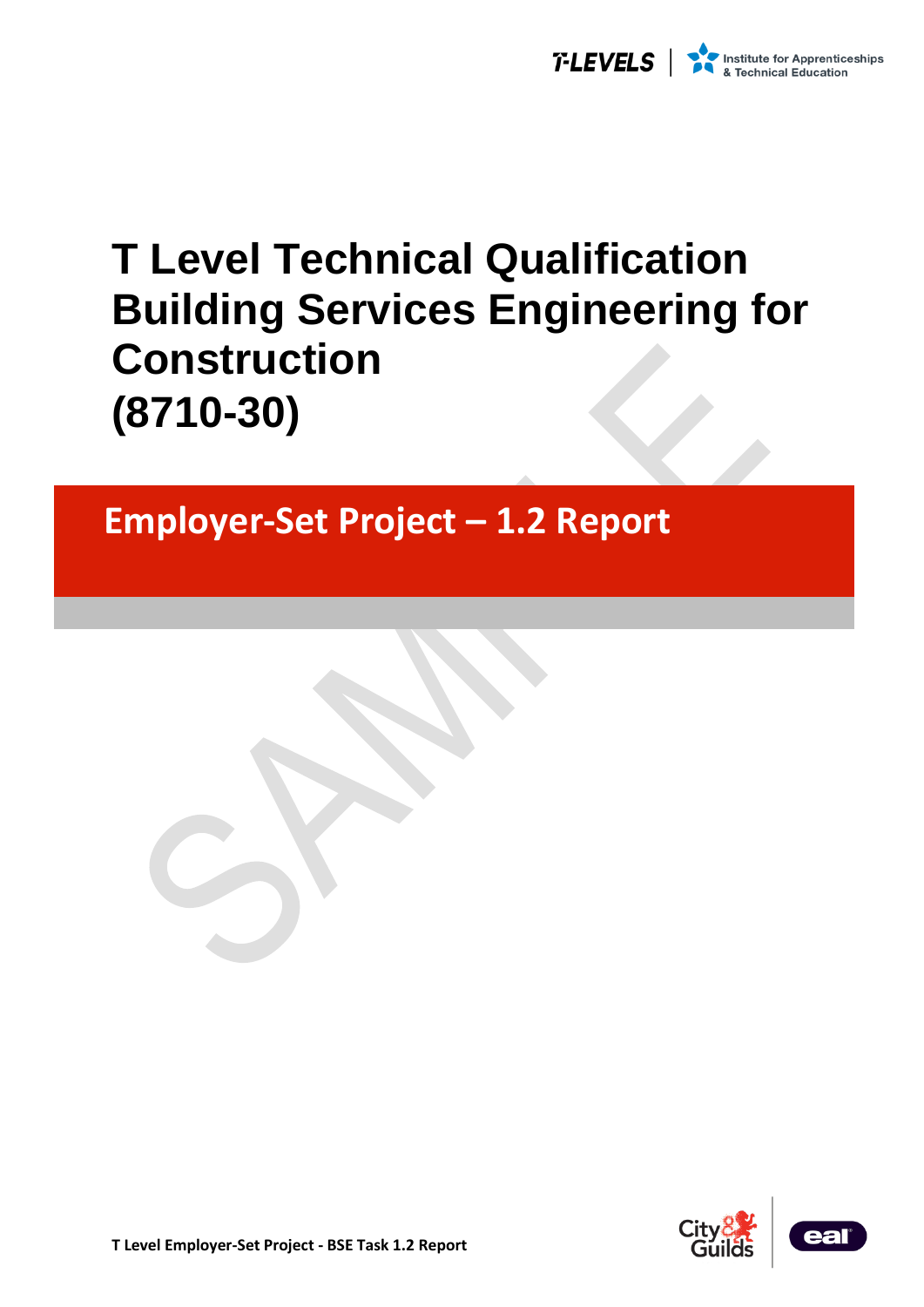### **Task 1.2 – Report**

Following your review of the tender specification and your research on SMART technologies, you have been asked to prepare a report of your findings and suggestions to be presented to the Rich Build PLC Business Development Manager in advance of the tender submission.

As part of your written report you must cover the following areas:

- Advantages and disadvantages of the technology you have researched
- Potential environmental and financial impacts in response to the client's specific requirements.

Your report should be a minimum of 1,500 words long and not more than 2,500 words long, not including sources or references.

When compiling your report, you will need to use the information provided in the project brief and tender specification as well as the research materials you prepared in task 1.1 of the project.

It is important to carefully plan your response to the brief and think about how you address specific and general issues, as well as any other issues you can think of.

The report should include justifications for any decisions you have made and how research has been used in your response.

#### **Timing of assessment**

• You will have **six hours** to complete your report.

#### **Conditions of assessment**

• Your report should be completed independently and working alone under supervised conditions. You will have access to your research materials from task 1.1.

#### **What you must submit on completion of this report task**

• Report (1,500 words minimum, 2,500 words maximum) – hard copy or file saved securely (e.g. on memory stick to be handed in).

#### **Additional evidence of your performance that will be captured for marking**

• N/A

#### **Maths, English and digital skills**

• Through completion of this task, you will have the opportunity to generate evidence of your maths, English and digital skills.